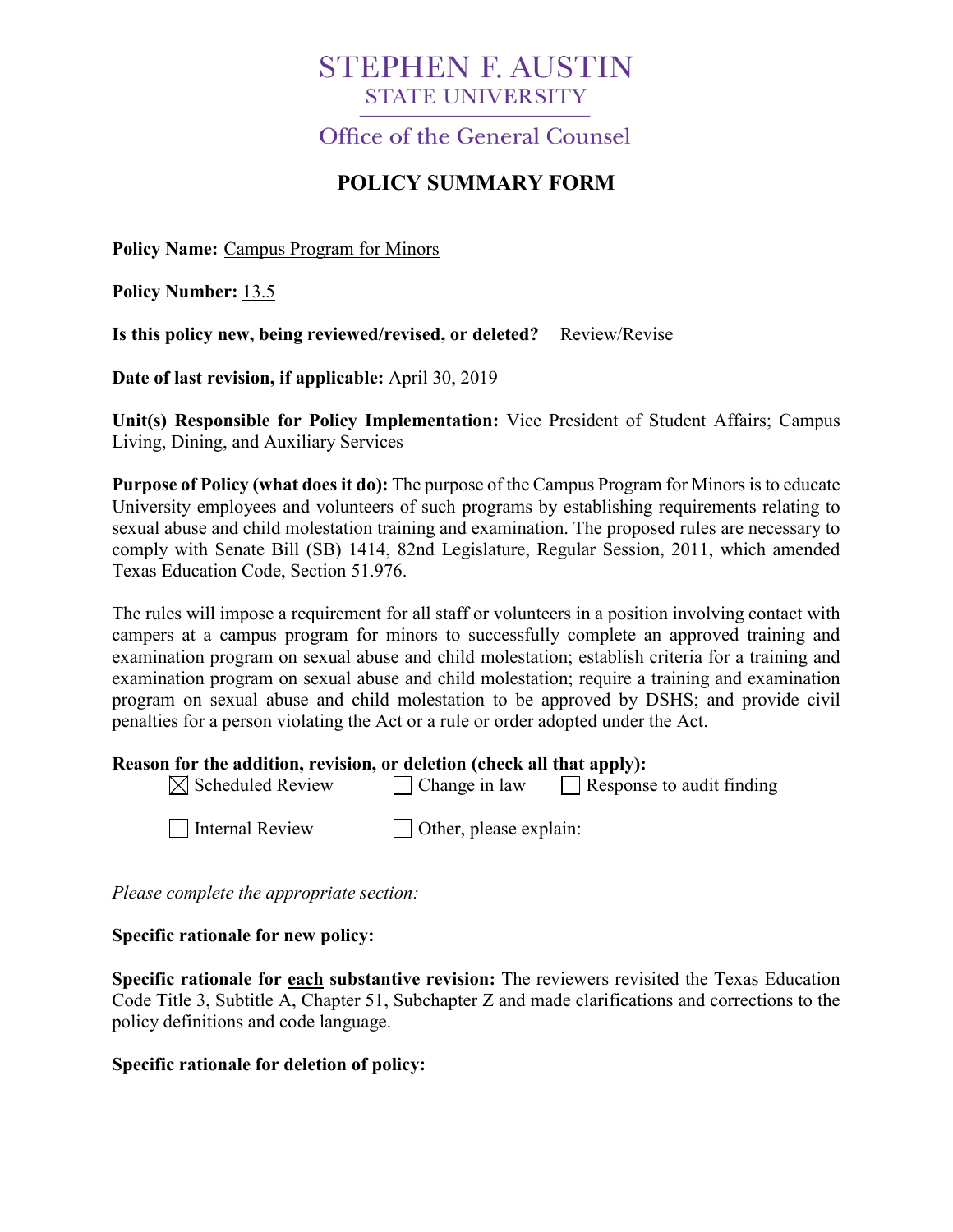# **STEPHEN F. AUSTIN STATE UNIVERSITY**

Office of the General Counsel

*Additional Comments:*

Reviewers:

Student Affairs Policy Review Committee Carrie Charley, Executive Director , Campus Living, Dining & Auxiliaries Brandon Frye, Vice President of Student Affairs Damon Derrick, General Counsel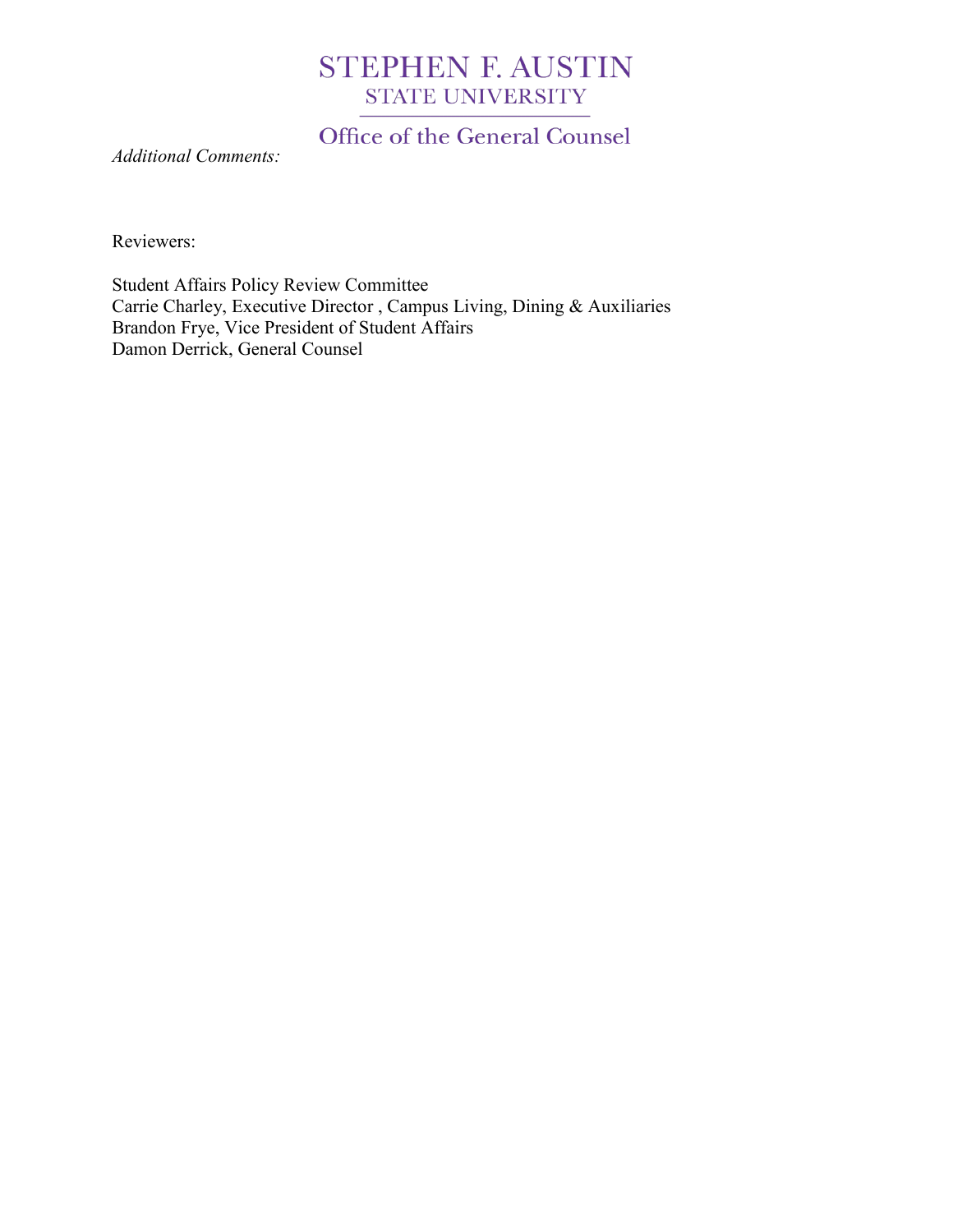# **Campus Programs for Minors**

# **Original Implementation:** April 23, 2013 **Last Revision:** April 30, 2019*12, 2022*

Stephen F. Austin State University is committed to providing a safe environment for its students, employees and guests. The university sponsors programs on campus from time to time that*that at times* involve minors *as participants*. *Campus shall mean all real property over which the university has possession and control by law.* In addition, the university may grant use of its facilities to third parties for programs that involve minors *as participants*. This policy provides for regulation of these campus programs for minors (CPM).

#### **Definitions***: As detailed in Texas Education Code, Chapter 51, Subchapter Z, §51.976*

Abuse – includes the following acts or omissions by a person:

- a. mental or emotional injury to a child that results in an observable and material impairment in the child's growth, development or psychological functioning;
- b. causing or permitting the child to be in a situation in which the child sustains a mental or emotional injury that results in an observable and material impairment in the child's growth, development or psychological functioning;
- c. physical injury that results in substantial harm to the child or the genuine threat of substantial harm from physical injury to the child, including an injury that is at variance with the history or explanation given and excluding an accident or reasonable discipline by a parent, guardian or managing or possessory conservator that does not expose the child to a substantial risk of harm;
- d. failure to make a reasonable effort to prevent an action by another person that results in physical injury that results in substantial harm to the child;
- e. sexual conduct harmful to a child's mental, emotional or physical welfare, including conduct that constitutes the offense of continuous sexual abuse of a young child or children *disabled individual* under Section 21.02, Penal Code, indecency with a child under Section 21.11, Penal Code, sexual assault under Section 22.011, Penal Code, or aggravated sexual assault under Section 22.021, Penal Code;
- f. failure to make a reasonable effort to prevent sexual conduct harmful to a child;
- g. compelling or encouraging the child to engage in sexual conduct as defined by Section 43.01, Penal Code, including compelling or encouraging the child in a manner that constitutes an offense of trafficking of persons under Section 20A.02(a)(7) or (8), Penal Code, *solicitation of* prostitution under Section 43.02(b)*1*, Penal Code, or compelling prostitution under Section 43.05(a)(2), Penal Code;
- h. causing, permitting, encouraging, engaging in or allowing the photographing, filming or depicting of the child if the person knew orshould have known that the resulting photograph,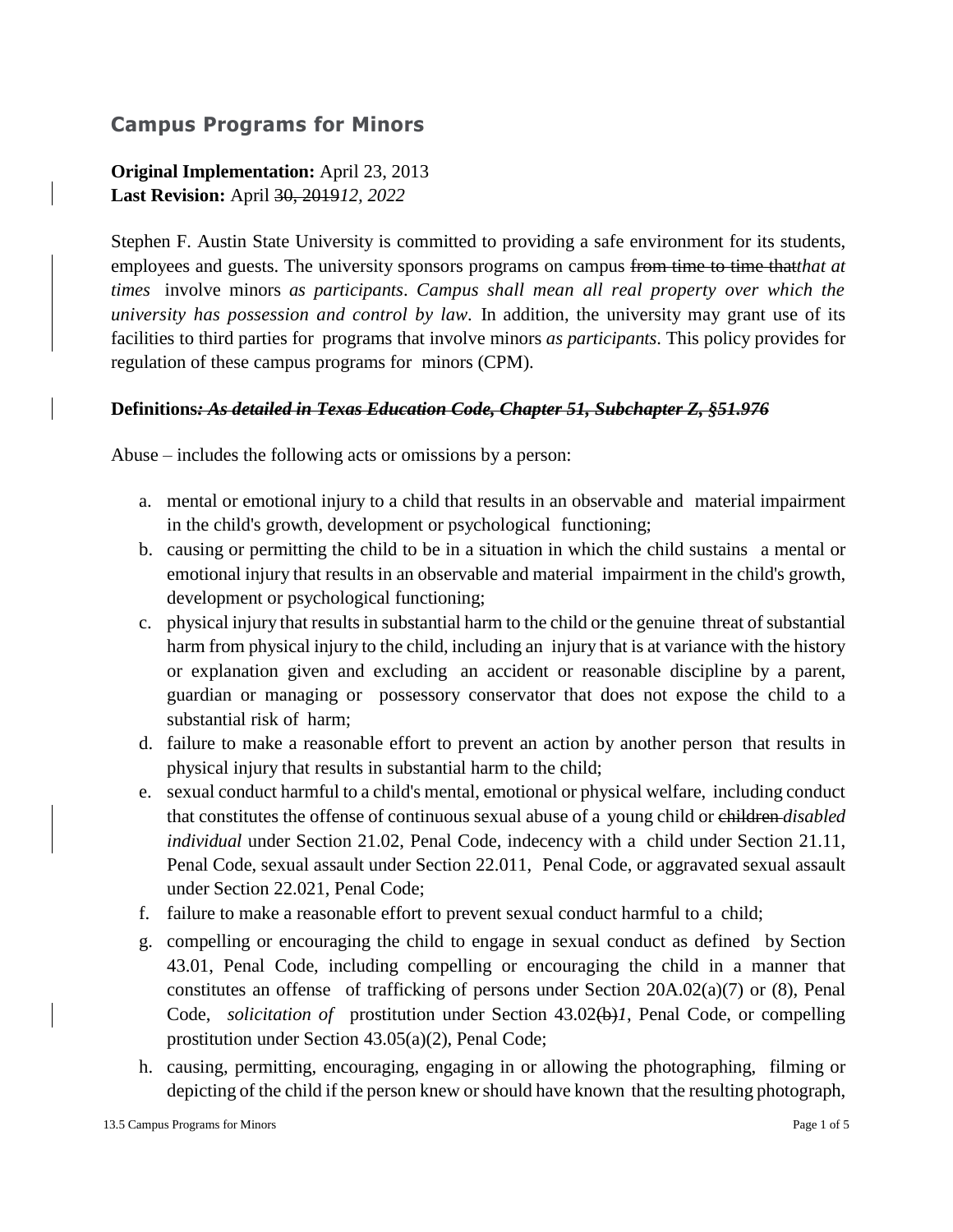film or depiction of the child is obscene as defined by Section 43.21, Penal Code, or pornographic;

- i. the current use by a person of a controlled substance as defined by Chapter 481, Health and SafetyCode, in a manner or to the extent that the use results in physical, mental or emotional injury to a child;
- j. causing, expressly permitting or encouraging a child to use a controlled substance as defined by Chapter 481, Health and Safety Code;
- k. causing, permitting, encouraging, engaging in or allowing a sexual performance by a child as defined by Section 43.25, Penal Code;
- l. knowingly causing, permitting, encouraging, engaging in or allowing a child to be trafficked in a manner punishable as an offense under Section 20A.02(a)(5), (6), (7) or (8), Penal Code, or the failure to make a reasonable effort to prevent a child from being trafficked in a manner punishable as an offense under any of those sections; or
- m. forcing or coercing a child to enter into a marriage.

Campus Program for Minors (CPM) – programs that:

- a. include participants who are minors;
- b. are operated by or on the campus of the university, including programs operated by third parties;
- c. offer recreational, athletic, religious, or educational activities to participants for all or part of at least two (2) days.

Contact With Minor(s) – in the context of an employment or volunteer position described in this policy, interaction with minors that is direct and reasonably anticipated. The term does not include interaction that is merely incidental, or an employee or volunteer acting as a guest speaker, entertainer, or fulfilling any other role whose attendance at the campus program for minors is for a limited purpose or limited time if the employee or volunteer has no direct or unsupervised interaction with campers.

Minor – a child, under the age of 18, who is attending a campus program for minors.

Neglect -- an act or failure to act by a person responsible for a child's care, custody, or welfare *evidencing the person's blatant disregard for the consequences of the act or failure to act that results in harm to the child or that creates an immediate danger to the child's physical health or safety and* includes:

- a. the leaving of a child in a situation where the child would be exposed to *an immediate danger* a/-substantial risk of physical or mental harm, without arranging for necessary care for the child and the demonstration of an intent not to return by a parent, guardian or managing or possessory conservator of the child;
- b. the following acts or omissions by a person: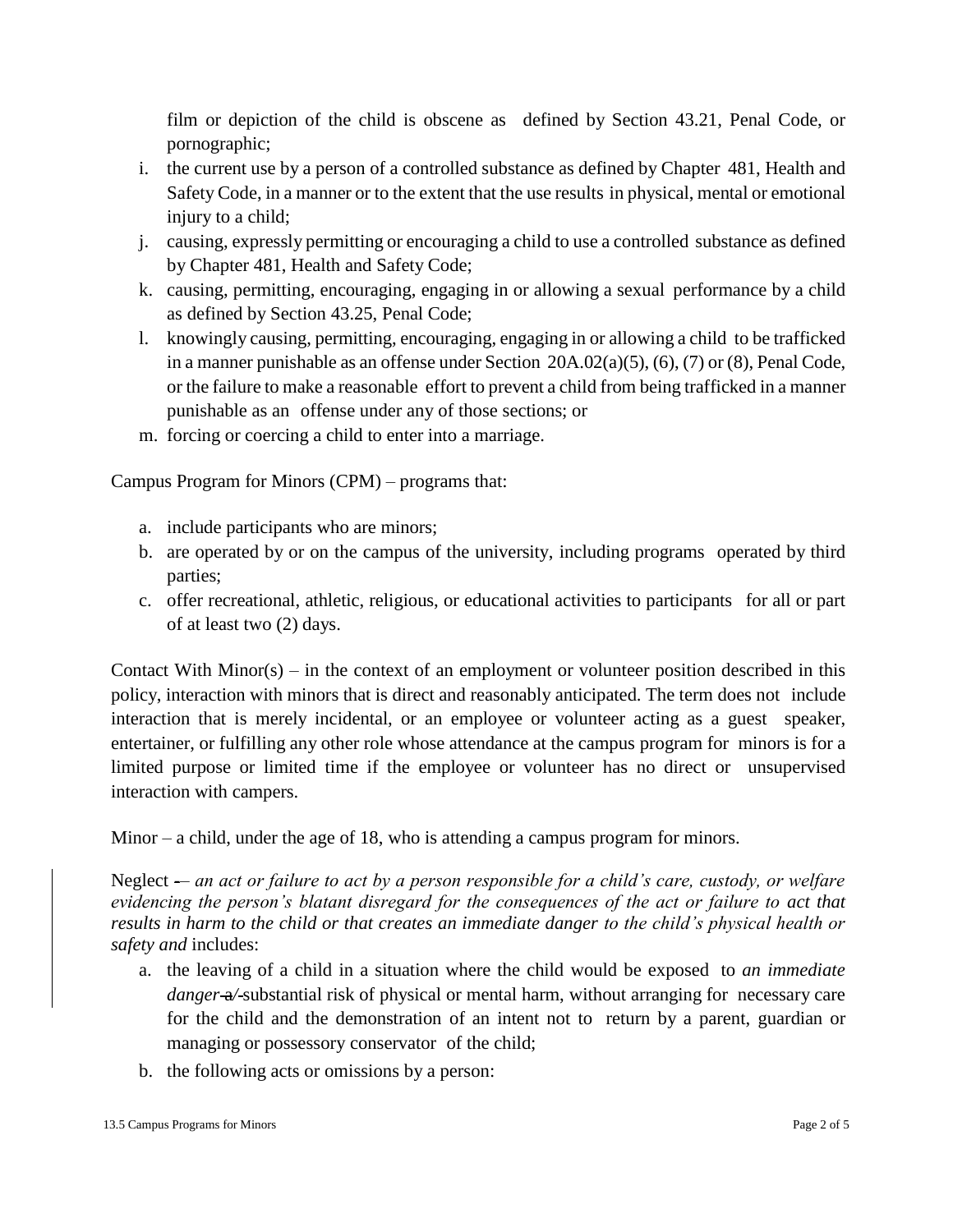- 1. placing a child in or failing to remove a child from a situation that a reasonable person would realize requires judgment or actions beyond the child's level of maturity, physical condition or mental abilities and that results in bodily injury or *an immediate danger*/a-substantial risk of immediate harm to the child;
- 2. failing to seek, obtain or follow through with medical care for a child, with the failure resulting in or presenting *an immediate danger*/a-substantial risk of death, disfigurement or bodily injury or with the failure resulting in an observable and material impairment to the growth, development or functioning of the child;
- 3. the failure to provide a child with food, clothing or shelter necessary to sustain the life or health of the child, excluding failure caused primarily by financial inability unless relief services had been offered and refused;
- 4. placing a child in or failing to remove the child from a situation in which the child would be exposed to *an immediate danger*/a-substantial risk of sexual conduct harmful to the child; or
- 5. placing a child in or failing to remove the child from a situation in which the child would be exposed to acts or omissions that constitute abuse under "Abuse" definitions  $(e)$ ,  $(f)$ ,  $(g)$ ,  $(h)$  or  $(k)$  committed against another child.
- d. the failure by the person responsible for the child's care, custody, or welfare to permit the child to return to the child's home without arranging for the necessary care for the child after the child has been absent from the home for any reason, including having been in residential placement or having run away; or
- e. a negligent act or omission by an employee, volunteer, or other individual working under the auspices of a facility or program, including failure to comply with an individual treatment plan, plan of case, or individualized service plan, that causes or may cause substantial emotional harm or physical injury to, or the death of, a child served by the facility or program as further described by rule or policy.

Neglect does not include the items specified under Tex. Family Code § 261.001(4)(B).

# **Reporting Neglect or Abuse**

A person having cause to believe that a minor has been abused or neglected by any person shall immediately (within 48 hours) make a report to the University Police Department or other local law enforcement agency. This legal requirement must be communicated to all individuals participating in the management/supervision of CPMs and employees and volunteers of third- party camps utilizing university facilities.

### **Procedures for Campus Programs for Minors**

The university will adopt a procedure for CPMs that will include, but not be limited to, the following: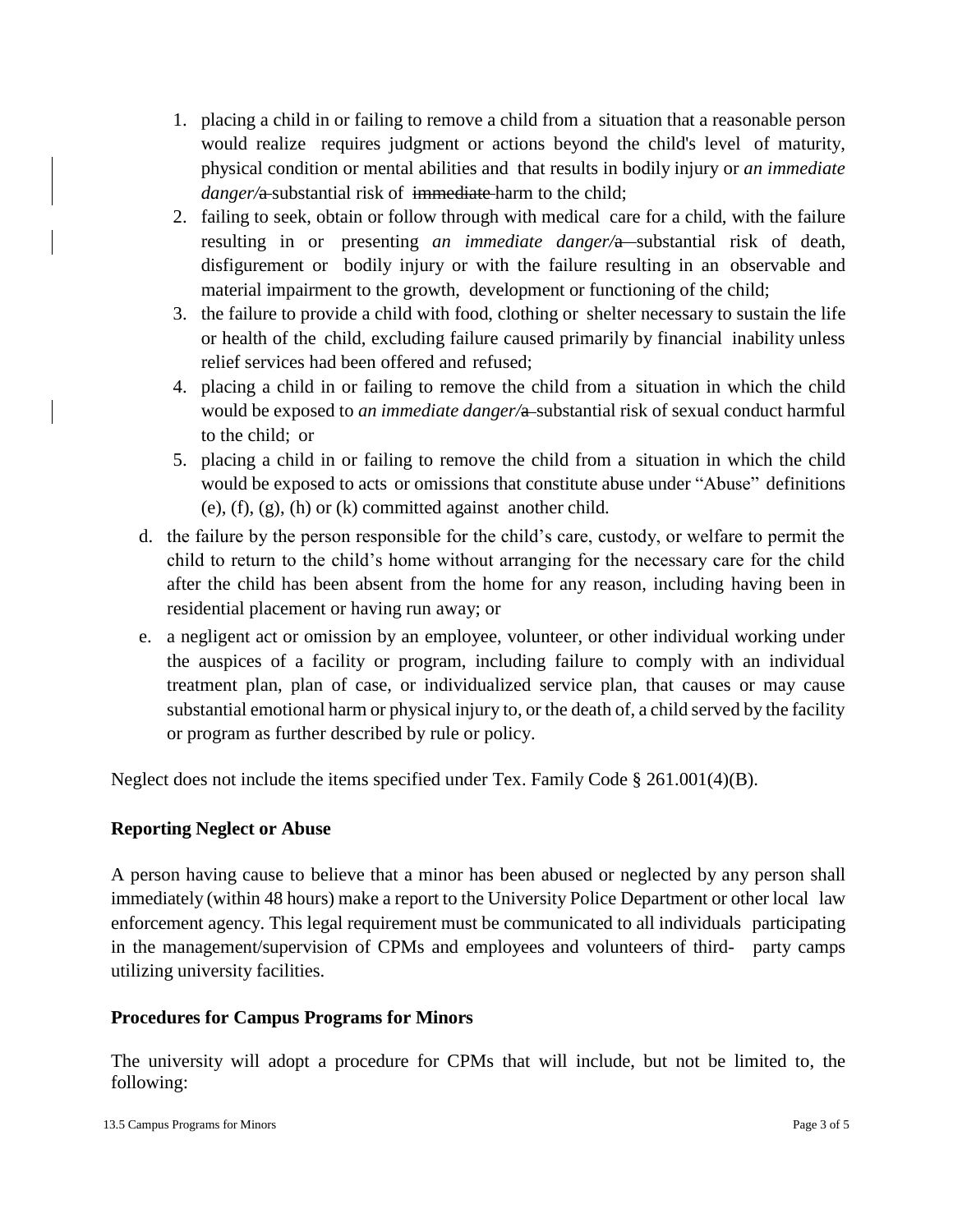- a. *For the purposes of this policy, this designee is the Coordinator for Campus and Conferences and can be contacted at [reservations@sfasu.edu](mailto:reservations@sfasu.edu)*A designee(s) who is authorized to review and approve camps and programs for minors on behalf of the university;
- b. Procedures for reporting suspected abuse/molestation of minors;
- c. A requirement to purchase medical coverage through the university camp insurance program and to provide evidence of liability insurance endorsing sexual molestation coverage and listing the university as additionally insured at levels approved by and meeting the standards of Environmental Health, Safety, & Risk Management.
- d. Payment of required CPM administration fees as may be assessed.

# **Required Training**

This policy requires child abuse prevention training for employees/volunteers of CPMs and establishes standards for such camps and programs. *Training will not be required for university employees or third party personnel whose positions of employment do not involve contact with minors at a CPM.*

An individual hired or assigned to an employee or volunteer position involving contact with minors at a camp and program for minors is required to complete training and examination on sexual abuse and child molestation meeting the following criteria:

- a. Successful completion of a Child Protection Training course approved by the Texas Department of State Health Services.
- b. Training must be completed prior to the employees' or volunteers' interacting with minors.
- c. A certificate of completion shall be kept on file for two years *by the program's operator (i.e., camp director).*.
- d. Employees or volunteers of third-party camps using university facilities may substitute the university-approved training course with an approved course as listed with the Texas Department of State Health Services.
- e. Training will not be required for university employees or third-party personnel whose positions of employment do not involve contact with minors at a CPM.